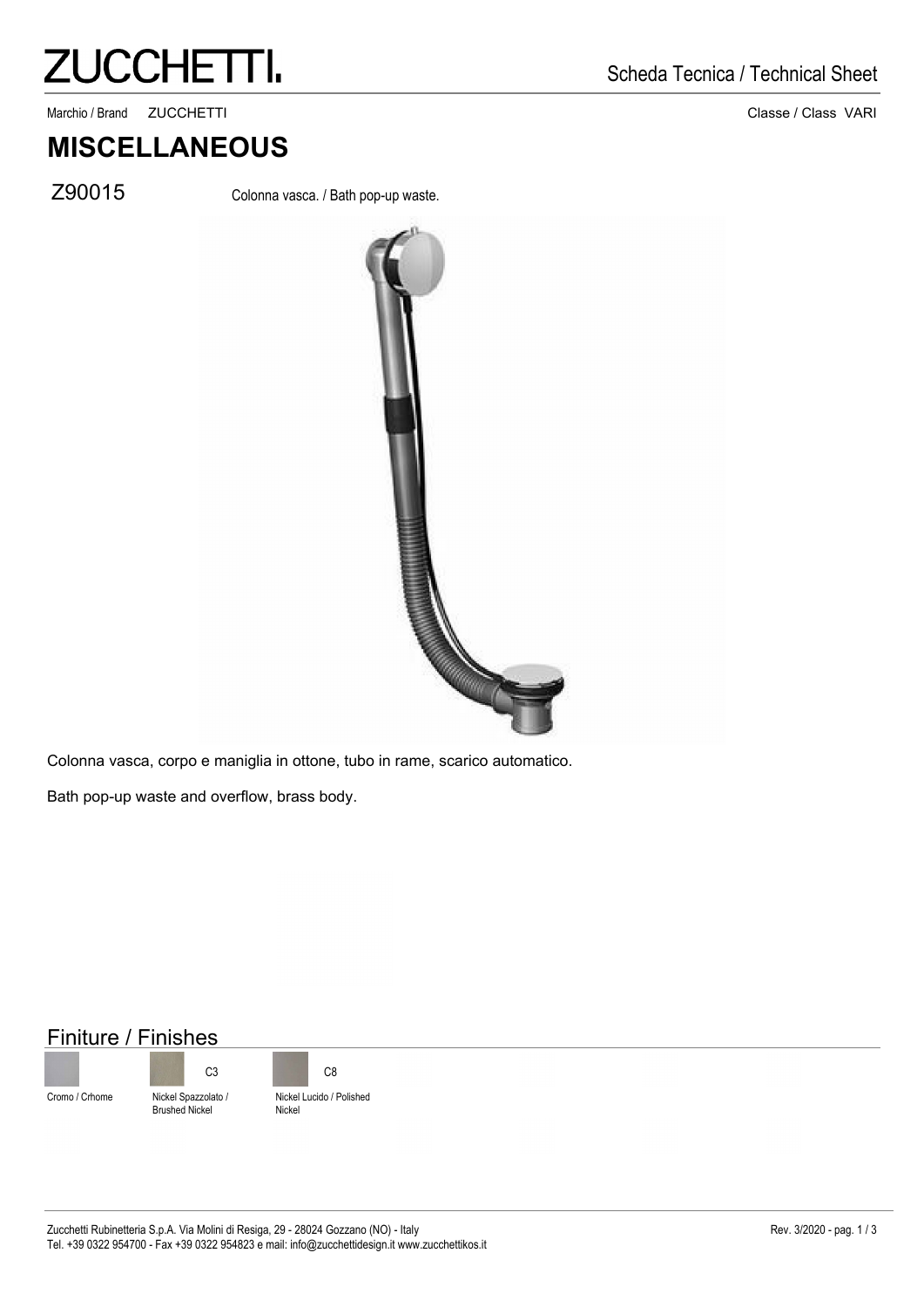## **ZUCCHETTI.**

. Marchio / Brand ZUCCHETTI 2000 Classe / Class VARI

#### **MISCELLANEOUS**

Z90015

Disegno Complessivo / Overall Drawing